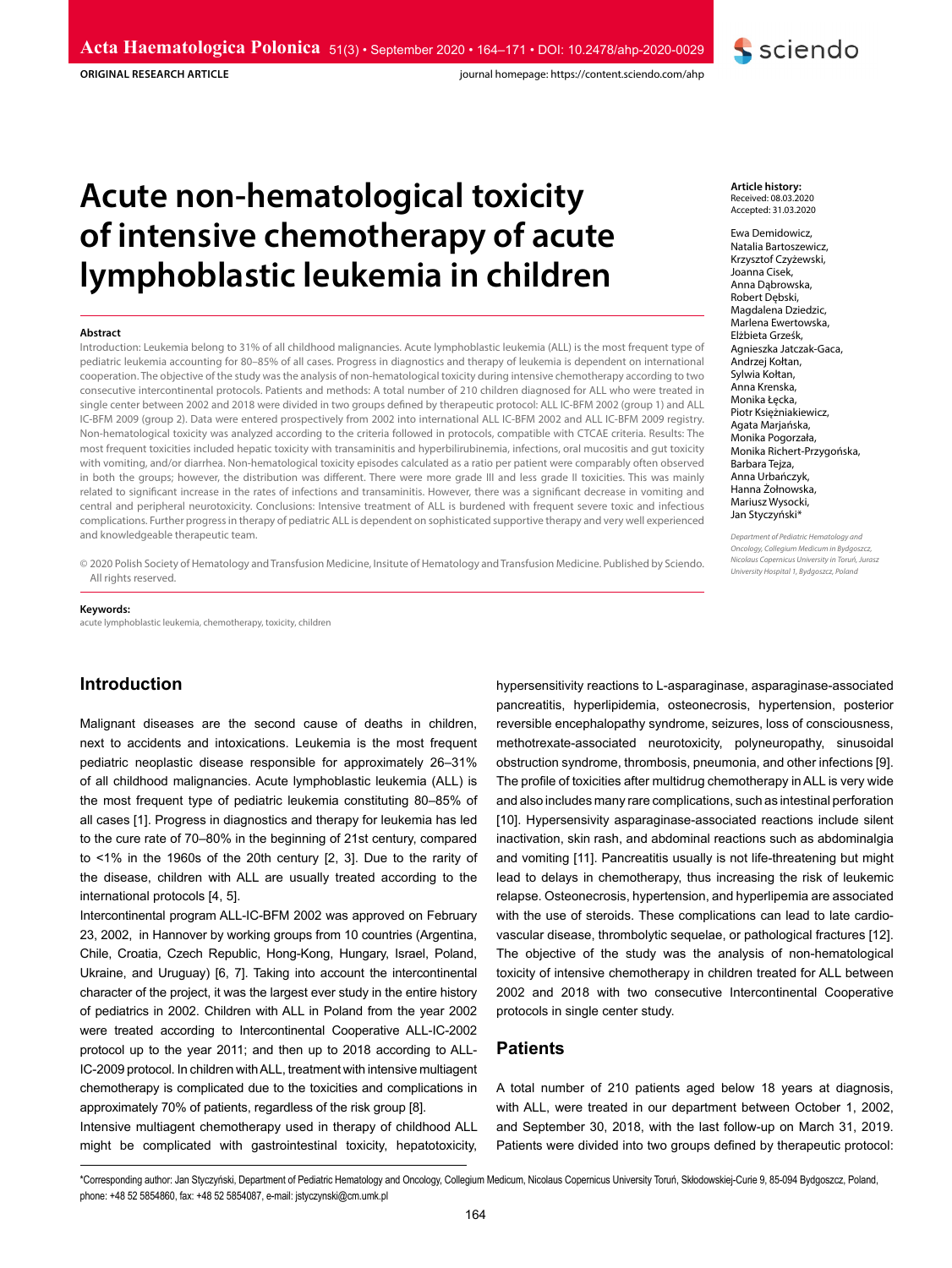ALL-IC-BFM 2002 (group 1) or ALL-IC-BFM 2009 (group 2). Children aged <1 year were treated with Interfant-06 protocol and children with mature B-cell ALL were excluded from the study.

Group 1 included 115 patients treated between October 1, 2002, and October 31, 2011, according to ALL IC-BFM 2002 protocol, with median follow-up of 7.0 years (range: 0.1–14.2). Group 2 included 95 patients treated between November 1, 2011, and September 30, 2018, according to ALL IC-BFM 2009 protocol, with median follow-up of 3.0 years (range: 0.1–8.3).

Patients were treated according to ALL IC-BFM 2002 protocol "A Randomized Trial of the I-BFM-SG for the Management of Childhood Non-B Acute Lymphoblastic Leukemia, Final Version of Therapy Protocol from May 3, 2002 (Hannover, Germany)" (Fig. 1A) and protocol ALL IC-BFM 2009, "A Randomized Trial of the I-BFM-

SG for the Management of Childhood Non-B Acute Lymphoblastic Leukemia Final Version of Therapy Protocol from August-14-2009 (Hannover, Germany)" (Fig. 1B).

Diagnosis of ALL was made according to the criteria presented in therapeutic protocols and was based on conventional diagnostics: bone marrow, peripheral blood, and cerebrospinal fluid smear, as well as flow cytometry results of lymphoblasts immunophenotyping and cytogenetic and molecular results. The database was created according to the data of the in-patient and out-patient charts.

This was a retrospective study, approved by Local Bioethical Committee (KB/590/2018; 25.09.2018); however, data were retrieved from the database prepared prospectively for the international ALL-IC-BFM 2002 and ALL-IC-BFM 2009 registry.





 *- IT MTX; Radiotherapy; I//Ia/IB/II/III/Augmented IB/HR1/HR2/HR3 – cycles/subprotocols of chemotherapy; 6MP – mercaptopurine; MTX – methotrexate (2 or 5 g/m2 )*

*Fig. 1. Scheme of therapy protocol: (A) ALL IC-BFM 2002; (B) ALL IC-BFM 2009*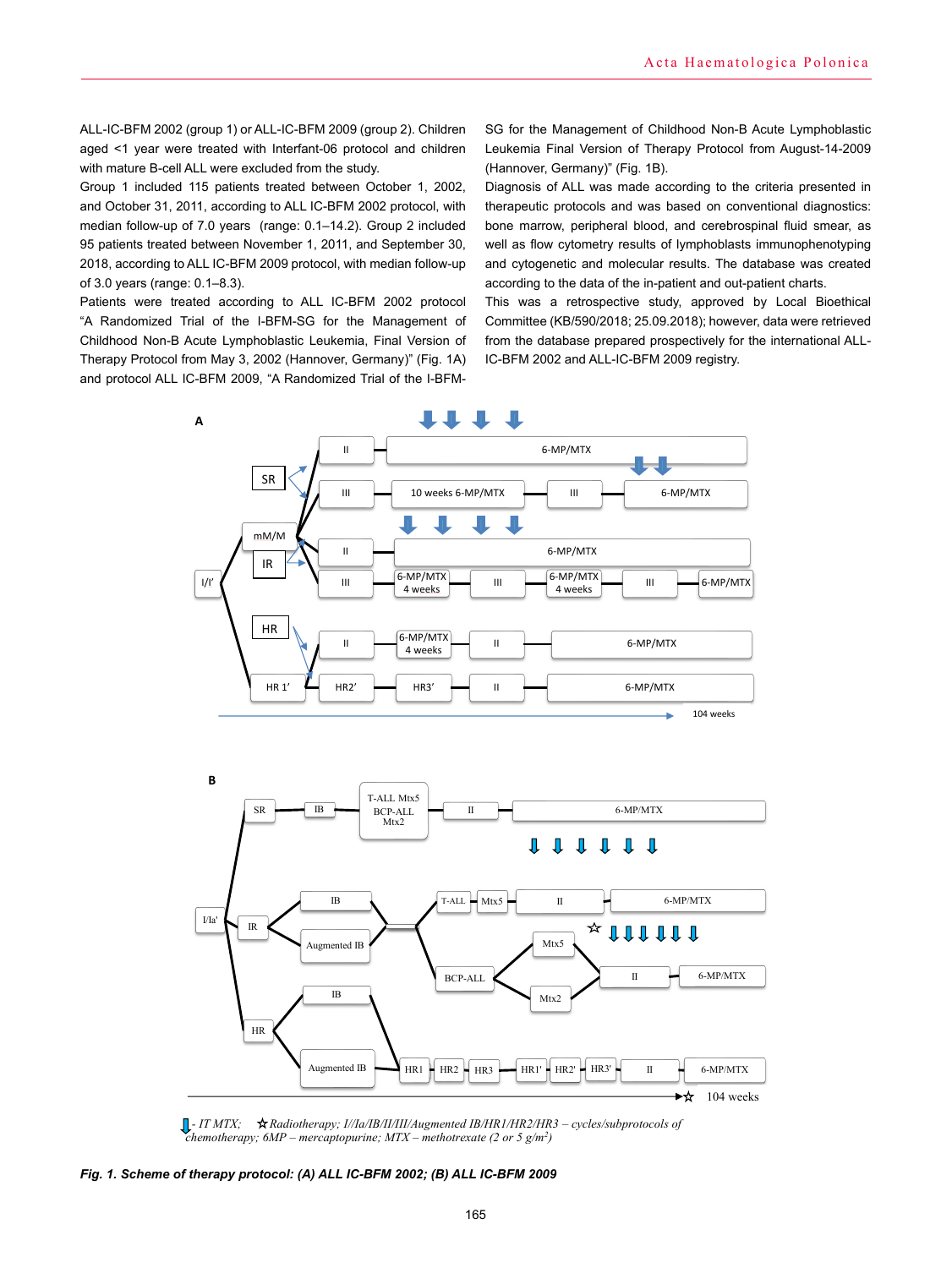# **Methods**

## *Design of the study*

The study included analysis of non-hematological toxicity, which was analyzed according to the requirements of respective therapeutic protocols, strictly based on criteria NCI CTC (National Cancer Institute Common Toxicity Criteria), adopted by SIOP (The International Society of Paediatric Oncology) and modified by GPOG (German Society of Pediatric Oncology/Hematology) (ALL IC-BFM 2009). The criteria included patient status, organ toxicity, and infectious episodes (Tab. I). In this study, grades II–IV of the disease were analyzed, as they are clinically significant.

#### *Table I. Classification of non-hematological toxicity*

## *Principles of ALL-IC-2002 protocol*

Patients stratification in the protocol ALL-IC-BFM 2002 was based on the following factors: age at diagnosis, initial number of leukocytes, early response at day to therapy, two genetic markers t(9;22) and t(4;11), and/or their molecular markers (BCR/ABL and MLL/AF4). Early response to therapy was determined by response to steroid treatment at day 8, and bone marrow response at days 15 and 33. According to these criteria, three risk groups were defined as standard (SR), intermediate (IR), and high (HR) [6, 7].

Standard risk group criteria included <1,000 blasts/mm<sup>3</sup> in peripheral blood on day 8 of induction therapy; age on diagnosis between 1 and 6 years; initial white blood cell count <20,000/mm<sup>3</sup>; bone marrow M1/

| Grade                                                | $\mathbf 0$                | $\mathbf{1}$                                                 | $\overline{2}$                                                                      | 3                                                                 | $\overline{4}$                                         |  |  |
|------------------------------------------------------|----------------------------|--------------------------------------------------------------|-------------------------------------------------------------------------------------|-------------------------------------------------------------------|--------------------------------------------------------|--|--|
| General condition                                    | Normal<br>activity         | Mild impairment                                              | Age-related activities<br>strongly limited                                          | Bedridden, in need of<br>nursing                                  | In need of nursing, very<br>sick                       |  |  |
| <b>Infections</b>                                    |                            |                                                              |                                                                                     |                                                                   |                                                        |  |  |
| Infection                                            | None                       | Mild                                                         | Pathogen not identified,<br>IV antibiotics                                          | Pathogen identified,<br>IV antibiotics                            | Septic shock                                           |  |  |
| Fever (°C)                                           | $38$                       | $38 - 39$                                                    | $>39-40$                                                                            | >40°C; for <24 hours                                              | <40°C; for >24 h                                       |  |  |
| <b>Gastrointestinal toxicity</b>                     |                            |                                                              |                                                                                     |                                                                   |                                                        |  |  |
| Nausea                                               | None                       | Adequate food intake                                         | Markedly decreased food<br>intake                                                   | Almost no food intake                                             | TPN necessary                                          |  |  |
| Vomiting (per day)                                   | $\Omega$                   | $\mathbf{1}$                                                 | $2 - 5$                                                                             | $6 - 10$                                                          | >10<br>TPN necessary                                   |  |  |
| Stomatitis                                           | None                       | Painless ulceration,<br>erythema                             | Painful ulceration, can<br>still eat                                                | Painful ulceration, cannot<br>eat                                 | TPN required due to<br>stomatitis                      |  |  |
| Diarrhea (stool<br>frequency/day)                    | None                       | $2 - 3$                                                      | 4-6, or night stools or light<br>cramps                                             | 7-9 or incontinence or<br>strong cramps                           | ≥10 or bloody diarrhea or<br>TPN required              |  |  |
| Liver toxicity                                       |                            |                                                              |                                                                                     |                                                                   |                                                        |  |  |
| Bilirubin concen-<br>tration                         | Normal<br>$(N)$ for<br>age | $>N-1.5\times N$                                             | $>1.5 \times N - 3.0 \times N$                                                      | $>3.0 \times N - 10.0 \times N$                                   | $>10.0 \times N$                                       |  |  |
| ALT/AST activity                                     | Normal<br>for age          | $>N - 2.5 \times N$                                          | $>2.5 \times N$ -5.0 $\times N$                                                     | $>5.0 \times N - 20.0 \times N$                                   | $>20.0 \times N$                                       |  |  |
| <b>Renal toxicity</b>                                |                            |                                                              |                                                                                     |                                                                   |                                                        |  |  |
| Creatinine                                           | Normal<br>for age          | $>N - 1.5 \times N$                                          | $>1.5 \times N - 3.0 \times N$                                                      | $>3.0 \times N - 6.0 \times N$                                    | $>6.0 \times N$                                        |  |  |
| Proteinuria (g/L)                                    | None                       | < 3.0                                                        | $3.0 - 10.0$                                                                        | >10.0                                                             | Nephrotic syndrome                                     |  |  |
| Hematuria                                            | None                       | Microscopic                                                  | Macroscopic w/o clots                                                               | Macroscopic with clots                                            | Transfusion required                                   |  |  |
| Creatinine clearance<br>(mI/min/1,73m <sup>2</sup> ) | $\geq 90$                  | $60 - 89$                                                    | $40 - 59$                                                                           | $20 - 39$                                                         | $\leq 19$                                              |  |  |
| <b>Cardiac toxicity</b>                              |                            |                                                              |                                                                                     |                                                                   |                                                        |  |  |
| Arrhythmia                                           | None                       | Asymptomatic, no therapy                                     | Recurrent, persistent, no<br>therapy                                                | Therapy required                                                  | Hypotension, ventricular<br>arrhythmia, defibrillation |  |  |
| Cardiac function                                     | Normal<br>for age          | $EF\downarrow$ < 20% baseline value                          | $EF\downarrow$ $\geq$ 20% baseline value                                            | Mild cardiac Insufficiency,<br>therapeutically compen-<br>sated   | Severe/refractory<br>cardiac insufficiency             |  |  |
| <b>ECHO: LVSF</b>                                    | $\geq 30\%$                | $>24-30%$                                                    | $>20-24%$                                                                           | $>15-20%$                                                         | ≤15%                                                   |  |  |
| <b>Neurologic toxicity</b>                           |                            |                                                              |                                                                                     |                                                                   |                                                        |  |  |
| Central neurotoxicity                                | None                       | <b>Transient lethargy</b>                                    | Somnolence < 50% of the<br>day, moderate disorien-<br>tation                        | Somnolence ≥ 50% of<br>the day, disorientation,<br>hallucinations | Coma, seizures                                         |  |  |
| Peripheral neurotox-<br>icity, myopathy              | None                       | Paresthesias and/or de-<br>creased tendon reflexes           | Severe paresthesias and/or<br>mild weakness                                         | Unbearable paresthesias,<br>marked motor deficits                 | Paralysis                                              |  |  |
| <b>Skeletal toxicity</b>                             |                            |                                                              |                                                                                     |                                                                   |                                                        |  |  |
| Osteonecrosis                                        | None                       | Asymptomatic and<br>detectable only by imaging<br>techniques | Symptomatic with<br>decreased function, but<br>no limitations in everyday<br>living | Symptomatic and restric-<br>tions in everyday living              | Symptomatic, crippling                                 |  |  |

*LVSF – left-ventricle shortening fraction*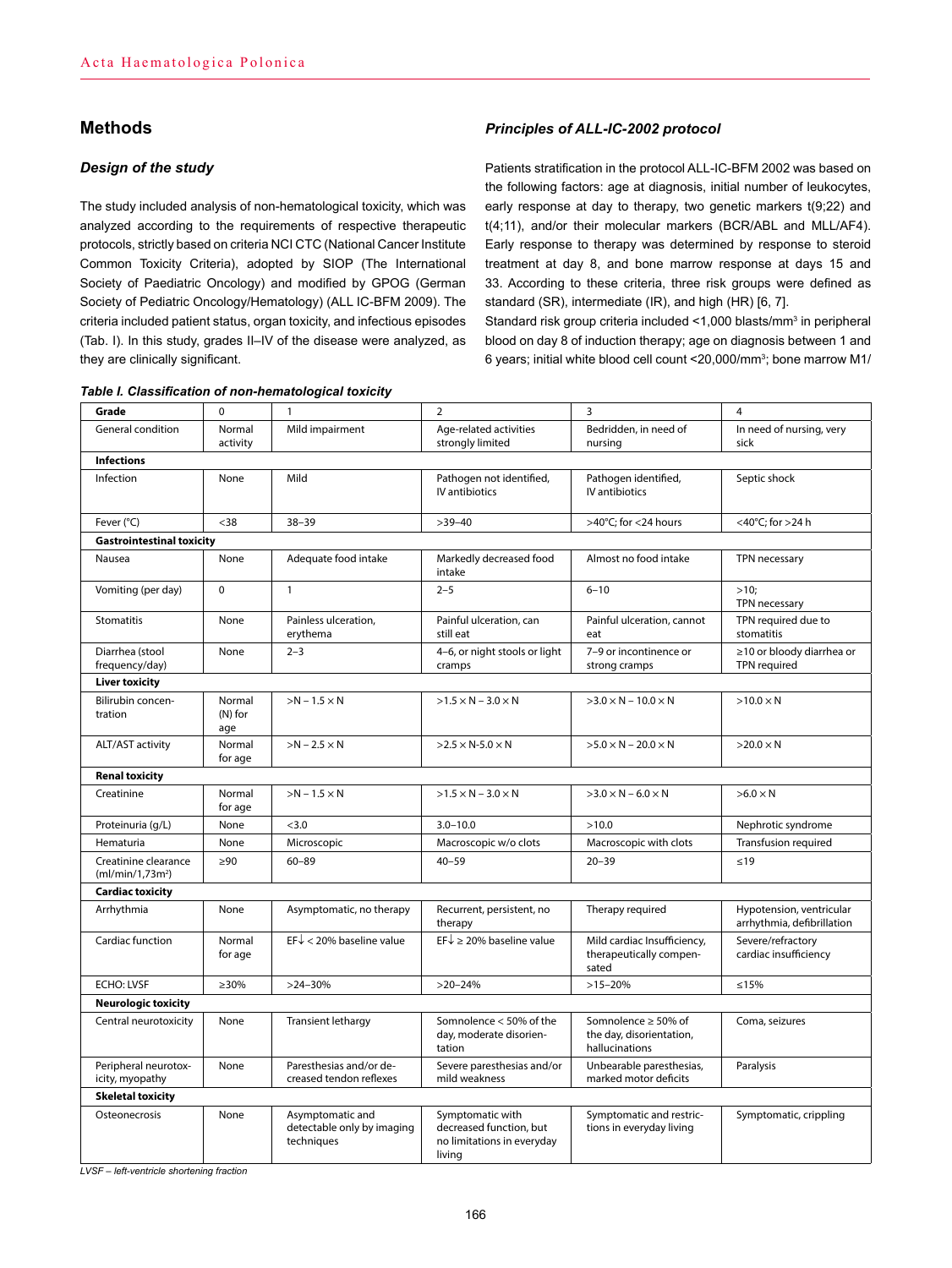M2 on day 15 of induction therapy, and bone marrow M1 on day 33 of induction therapy. All criteria must be fulfilled.

Intermediate risk group criteria included <1,000 blasts/mm3 in peripheral blood on day 8 of induction therapy; age on diagnosis between 1 and 6 years and/or initial white blood cell count <20,000/ mm3 ; bone marrow M1/M2 on day 15 of induction therapy, and bone marrow M1 on day 33 of induction therapy; or standard risk group criteria but bone marrow M3 on day 15 of induction therapy, and bone marrow M1 on day 33 of induction therapy.

High risk group criteria included intermediate risk group and M3 on day 15 (but not SR and M3 on day 15); ≥1,000 blasts/mm<sup>3</sup> in peripheral blood on day 8 of induction therapy; bone marrow M2/ M3 on day 33 of induction therapy; translocation t(9;22) [BCR/ABL] or t(4;11) [MLL/AF4]. At least one of these criteria must be fulfilled.

### *Principles of ALL-IC-2009 protocol*

Principles of ALL IC-BFM 2009 protocols were similar to the previous one, with stratification into three risk groups. Presence of minimal residual disease (MRD) was added as a new potent stratifying factor. MRD was determined by flow cytometry (FC) immunophenotype analysis on day 15 of induction therapy. Patients stratification in the protocol ALL IC-BFM 2009 was based on the following factors: age at diagnosis, initial number of leukocytes, early response at day to therapy, presence of MRD, two genetic markers t(9;22) and t(4;11), and/or their molecular markers (BCR/ABL and MLL/AF4). Early response to therapy was determined by response to steroid treatment at day 8, and bone marrow response at day 15 and 33. According to these criteria, three risk groups were defined: standard (SR), intermediate (IR), and high (HR).

Standard risk group criteria included <1,000 blasts/mm<sup>3</sup> in peripheral blood on day 8 of induction therapy; age on diagnosis between 1 and 6 years; initial white blood cell count <20,000/mm3 ; MRD <0,1% or bone marrow M1/M2 on day 15 of induction therapy, and bone marrow M1 on day 33 of induction therapy. All criteria must be fulfilled. High risk group criteria included IR and FC MRD > 10% or M3 on day 15; SR and FC MRD >10%; ≥1,000 blasts/mm<sup>3</sup> in peripheral blood on day 8 of induction therapy; bone marrow M2/M3 on day 33 of induction therapy; translocation t(9;22) [BCR/ABL] or t(4;11) [MLL/ AF4], and hypodiploidy ≤44 chromosomes. At least one criterion must be fulfilled. Intermediate risk group included all other patients (non-SR and non-HR).

The therapeutic modifications in the protocol, in comparison to the previous one, included increase of the methotrexate dose from 2 g/m2 to 5 g/m2 in IR group of B-cell precursor ALL (BCP-ALL), and in T-ALL SR and IR group. In HR group, early intensification Augmented IB protocol was used (with additional 4 doses of vincristine and 12 doses of L-asparaginase). Prophylactic CNS radiotherapy of 12 Gy was designed only for IR patients with T-ALL and initial WBC > 100,000/ml, and HR patients not qualified for allo-HSCT, with the exception of BCP-ALL only due to PPR (prednisolone poor response).

#### *Statistical analysis*

Categorical variables were compared to the chi-square test, and non-categorical variables were compared to the Mann–Whitney U test. All reported *p*-values are two-sided; *p* < 0.05 was considered as statistically significant.

## **Results**

Children in group 2 were younger, more often had hyperdiploidy and more often had hypodiploidy, more often had poor prednisolone response by day 8 of induction therapy, and there was a higher rate of High Risk Group patients in group 2 (Tab*.* II)*.*

In group 1, overall 949 toxic episodes were noted, including 588 of grade II (average 5.11 episodes per patient), 271 grade III (2.36/ patient), 90 grade IV (0.78/patient) (Tab. III). Infectious complications were most frequent with the total of 240, including 136 grade II, 90 grade III, and 14 grade IV. Transaminitis was the second most frequent complication, occurring as 216 episodes: 97 grade II, 105 grade III, and 14 grade IV. Other toxicities included vomiting in 96 cases, mucositis in 75 cases, worsening of overall condition in 72 cases, diarrhea in 43 cases, elevated bilirubin serum concentration in 43 cases, and peripheral neuropathies in 30 cases. Rare complications included neurotoxicity and cardiotoxicity.

In group 2, a total number of 724 toxic episodes were observed, including 399 grade II (4.2 episodes per patient), 268 grade III (2.82/patient), and 57 grade IV (0.6/patient). Compared to previous protocol, transaminitis was the most frequent complication, occurring as 259 episodes (106 grade II, 139 grade III, and 14 grade IV), and followed by infectious complications in 271 episodes (158 grade II, 108 grade III, and 5 grade IV). Other complications included mucositis in 78 cases and elevated bilirubin serum concentration in 40 cases. Cardiotoxicity and neurotoxicity occurred rarely.

In the group 2, the rate of episodes of toxicities per 1 patient was comparable to group 2; however, the distribution was different: there were more grade III and less grade II toxicities. This was mainly related to significant increase in rates of infections and transaminitis. However, there was significant decrease in vomiting and neurotoxicity, both central and peripheral (Tab. III).

## **Discussion**

ALL is the most frequent pediatric malignancy. Results of treatment of ALL is regarded as an indicator of level of oncological care and management at local, national, and international level. Due to the relative rarity of pediatric malignancies, most of them is treated in international cooperation. Progress in management of ALL is based on the improvement of multiagent chemotherapy protocols. From the 1970s of the 20th century, children with ALL in Poland are treated with the use of American or German protocols in all pediatric oncological centers [2, 3]. In 2002, Polish Pediatric Leukemia and Lymphoma Study Group joined InterContinental ALL-IC-2002 group [7]. From then, for 16 years up to 2018, Polish children with ALL were treated according to ALL-IC-2002 and ALL-IC-2009 protocols.

The concept of new protocols is based on more precise risk group stratifications of patients and risk group–adapted therapy, which should lead to higher efficacy and lower toxicity of chemotherapy. This study was aimed at analysis and comparison of non-hematological toxicity of two recent pediatric ALL protocols in single center study. All patients were analyzed in two groups as defined by therapeutic protocol.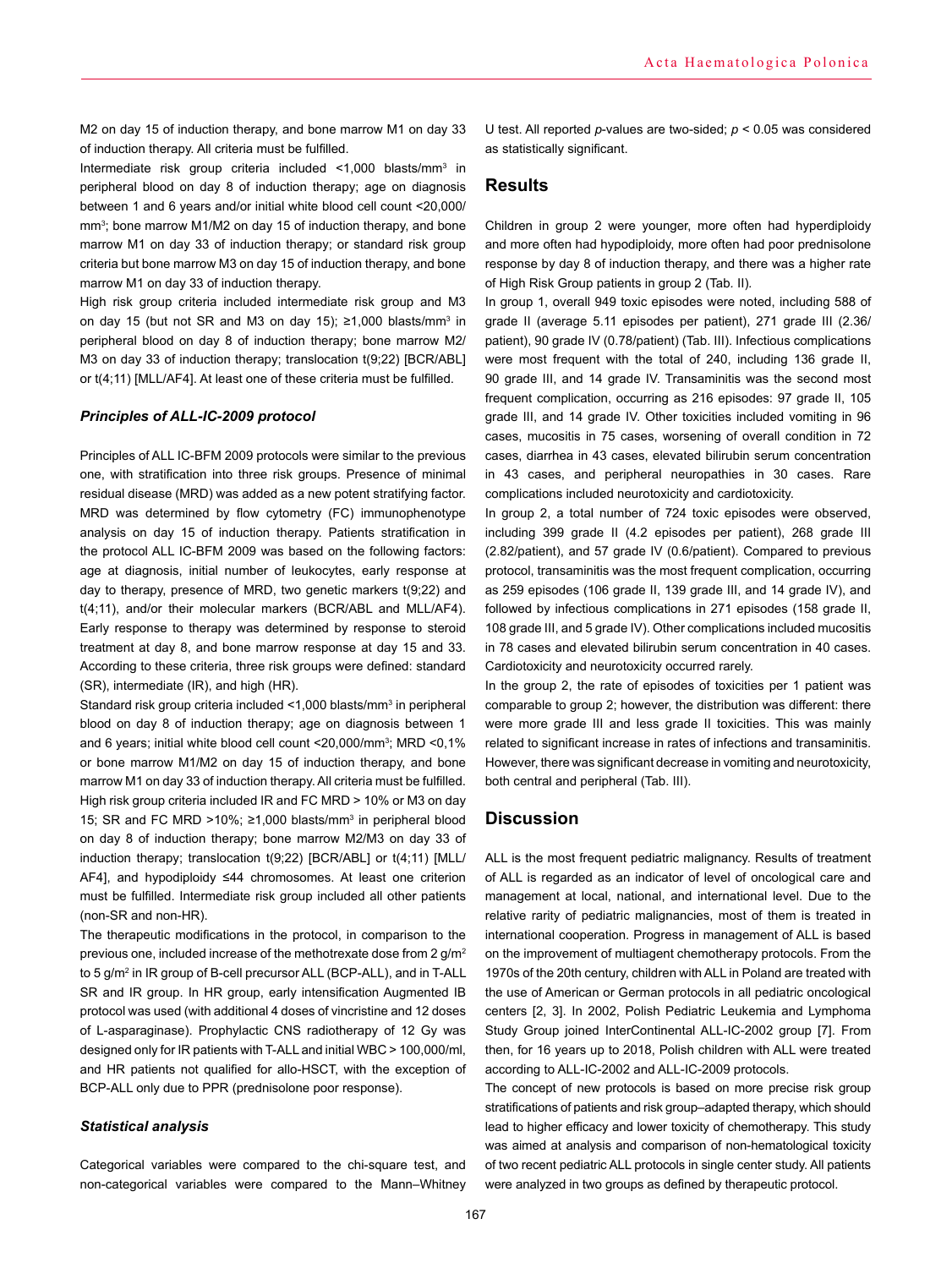# *Table II. Characteristics of patients*

| <b>Characteristics</b>                                                                                                                               | <b>Group 1</b>                                                                                          | <b>Group 2</b>                                                                     | p-value              |
|------------------------------------------------------------------------------------------------------------------------------------------------------|---------------------------------------------------------------------------------------------------------|------------------------------------------------------------------------------------|----------------------|
| Number of patients                                                                                                                                   | 115 (100%)                                                                                              | 95 (100%)                                                                          |                      |
| Age<br>- Median<br>- Range                                                                                                                           | 5.4<br>$1.1 - 18.9$ years                                                                               | 4,4<br>1.2-17.6 years                                                              | 0.35                 |
| Age > 6 years                                                                                                                                        | 57 (49.6%)                                                                                              | 32 (33.7%)                                                                         | 0.03                 |
| Sex:<br>- Female<br>- Male                                                                                                                           | 50 (43.5%)<br>65 (56.5%)                                                                                | 35 (36.9%)<br>60 (63.1%)                                                           | 0.40                 |
| Initial while blood cell count >20,000/ml                                                                                                            | 44 (38.3%)                                                                                              | 29 (30.5%)                                                                         | 0.31                 |
| Central nervous system involvement:<br>$-CNS1$<br>- CNS2<br>$-CNS3$                                                                                  | 91 (79.1%)<br>20 (17.4%)<br>4 (3.5%)                                                                    | 73 (76.8%)<br>15 (15.8%)<br>7(7.4%)                                                | 0.85                 |
| <b>CNS</b> infiltrations                                                                                                                             | $1(0.9\%)$                                                                                              | $1(1\%)$                                                                           | 0.99                 |
| Organomegaly<br>- Hepatomegaly ≥4 cm<br>- Splenomegaly ≥4 cm<br>- Hepatomegaly and splenomegaly ≥4 cm                                                | 75 (65.2%)<br>62 (53.9%)<br>54 (46.9%)                                                                  | 65 (68.4%)<br>40 (42.1%)<br>36 (37.9%)                                             | 0.73<br>0.11<br>0.23 |
| Mediastinal involvement                                                                                                                              | 10 (8.7%)                                                                                               | $2(2.1\%)$                                                                         | 0.08                 |
| Testis involvement (male only)                                                                                                                       | 1/65(1.5%)                                                                                              | $0/60(0\%)$                                                                        | 0.99                 |
| Immunophenotype<br>- Common ALL<br>- Pre-B ALL<br>- Pro-B ALL<br>- Pre-T ALL<br>-T ALL<br>- Cortical T ALL<br>- T-lineage, non-classified<br>- B ALL | 87 (75.6%)<br>12 (10.4%)<br>3(2.6%)<br>$6(5.2\%)$<br>4 (3.5%)<br>$1(0.9\%)$<br>$1(0.9\%)$<br>$1(0.9\%)$ | 78 (82.1%)<br>$3(3.2\%)$<br>4 (4.2%)<br>5(5.3%)<br>$3(3.1\%)$<br>1(1%)<br>$1(1\%)$ | 0.33                 |
| Hyperdiploidy                                                                                                                                        | 12 (10.4%)                                                                                              | 23 (24.2%)                                                                         | 0.01                 |
| Hypodiploidy                                                                                                                                         | $0(0\%)$                                                                                                | 5(5.3%)                                                                            | 0.04                 |
| Rearrangement BCR-ABL                                                                                                                                | 5(4.3%)                                                                                                 | $0(0\%)$                                                                           | 0.04                 |
| <b>Rearrangement MLL</b>                                                                                                                             | $0(0\%)$                                                                                                | $1(1.5\%)$                                                                         | 0.99                 |
| Rearrangement TEL-AML1                                                                                                                               | 24 (20.9%)                                                                                              | 20 (21.1%)                                                                         | 0.99                 |
| Peripheral blood absolute blasts count at day 8<br>- Median<br>- Range                                                                               | 27<br>0-45255/ml                                                                                        | 70<br>0-141728/ml                                                                  | 0.27                 |
| Number of patients with ABC > 1,000 at day 8                                                                                                         | 4 (3.5%)                                                                                                | 14 (14.7%)                                                                         | 0.01                 |
| Response to steroid therapy at day 8<br>- Prednisolone good responder (PGR)<br>- Prednisolone poor responder (PPR)                                   | 111 (96.5%)<br>4 (3.5%)                                                                                 | 81 (85.3%)<br>14 (14.7%)                                                           | 0.01                 |
| Bone marrow response at day 15<br>- M1 (number of BM blasts <5 %)<br>$-M2$ ( $\geq$ 5 – <25%)<br>$-M3$ ( $\geq$ 25%)                                 | 94 (81.7%)<br>16 (13.9%)<br>5(4.3%)                                                                     | 77 (81.0%)<br>17 (17.9%)<br>$1(1\%)$                                               | 0.80                 |
| MRD (flow cytometry) – day 15 of therapy<br>$-<0.1%$<br>$-50.1\% - 10\%$<br>$- > 10%$<br>No data                                                     | Not done                                                                                                | 39 (41.0%)<br>45 (47.4%)<br>7(7.4%)<br>4 (4.2%)                                    | Not done             |
| Bone marrow response by day 33<br>$-M1$<br>- M2<br>- M3                                                                                              | 114 (99.1%)<br>0<br>$1(0.9\%)$                                                                          | 92 (96.8%)<br>$3(3.2\%)$<br>$0(0.0\%)$                                             | 0.48                 |
| Risk group stratification<br>- SR<br>$-$ IR<br>$-HR$                                                                                                 | 34 (29.6%)<br>66 (57.4%)<br>15 (13%)                                                                    | 15 (15.8%)<br>57 (60.0%)<br>23 (24.2%)                                             | 0.01                 |
| CNS radiotherapy                                                                                                                                     | 17 (14.8%)                                                                                              | 7(7.4%)                                                                            | 0.14                 |
| Hematopoietic cell transplantation (in CR1)                                                                                                          | 14 (12.1%)                                                                                              | 12 (12.6%)                                                                         | 0.99                 |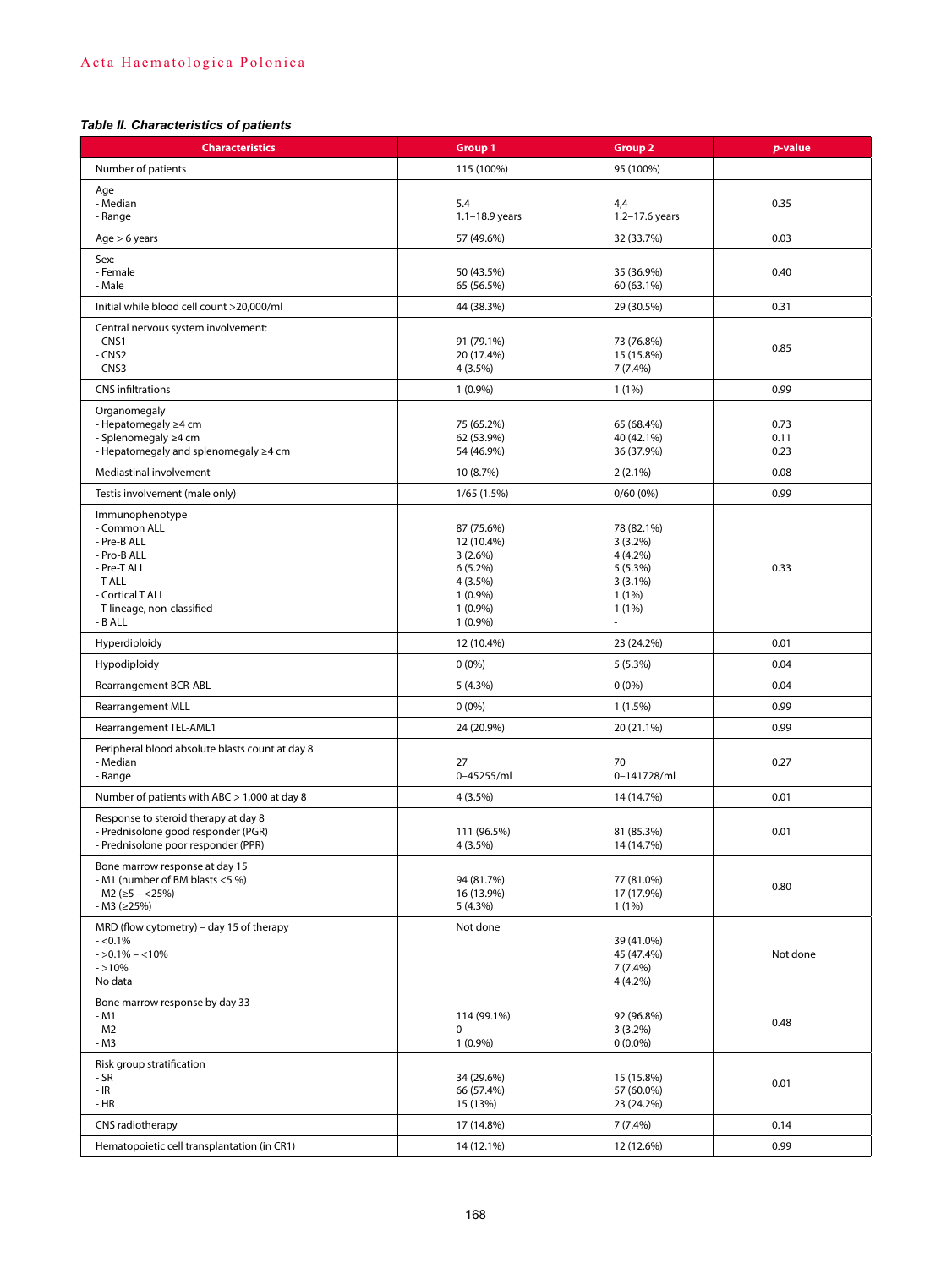| <b>Toxicity/grade</b>                                        | <b>Group 1</b>                                   | <b>Group 2</b>           | p-value |
|--------------------------------------------------------------|--------------------------------------------------|--------------------------|---------|
| Total                                                        | 949 (8.25)                                       | 724 (7.62)               | ns      |
| - Grade II                                                   | 588 (5.11)                                       | 399 (4.20)               | < 0.001 |
| - Grade III                                                  | 271 (2.36)                                       | 268 (2.82)               | < 0.001 |
| - Grade IV                                                   | 90 (0.78)                                        | 57 (0.60)                | ns      |
| General condition                                            | 72 (0.62)                                        | 51 (0.53)                | ns      |
| - Grade II                                                   | 47 (0.40)                                        | 34 (0.35)                |         |
| - Grade III                                                  | 10(0.09)                                         | 11(0.11)                 |         |
| - Grade IV                                                   | 15(0.13)                                         | 6(0.06)                  |         |
| Infections                                                   | 240 (2.08)                                       | 271 (2.85)               | < 0.001 |
| - Grade II                                                   | 136 (1.18)                                       | 158 (1.66)               |         |
| - Grade III                                                  | 90 (0.78)                                        | 108 (1.14)               |         |
| - Grade IV                                                   | 14 (0.12)                                        | 5(0.05)                  |         |
| Vomiting                                                     | 96 (0.82)                                        | 23 (0.24)                | < 0.001 |
| - Grade II                                                   | 89 (0.77)                                        | 22(0.23)                 |         |
| - Grade III                                                  | 4(0.03)                                          | 1(0.01)                  |         |
| - Grade IV                                                   | 3(0.02)                                          | ÷,                       |         |
| Stomatitis                                                   | 75 (0.65)                                        | 69 (0.72)                | ns      |
| - Grade II                                                   | 48 (0.42)                                        | 45 (0.47)                |         |
| - Grade III                                                  | 11 (0.09)                                        | 1(0.01)                  |         |
| - Grade IV                                                   | 16(0.14)                                         | 23 (0.24)                |         |
| Diarrhea                                                     | 43 (0.37)                                        | 34 (0.35)                | ns      |
| - Grade II                                                   | 35 (0.30)                                        | 28 (0.29)                |         |
| - Grade III                                                  | 5(0.04)                                          | 2(0.02)                  |         |
| - Grade IV                                                   | 3(0.03)                                          | 4(0.04)                  |         |
| <b>Bilirubin concentration</b>                               | 43 (0.38)                                        | 40 (0.41)                | ns      |
| - Grade II                                                   | 31(0.27)                                         | 29 (0.30)                |         |
| - grade III                                                  | 10 (0.09)                                        | 11(0.11)                 |         |
| - grade IV                                                   | 2(0.02)                                          | $\overline{\phantom{a}}$ |         |
| AIAT/AspAT concentration                                     | 216 (1.88)                                       | 259 (2.72)               | < 0.001 |
| - Grade II                                                   | 97 (0.84)                                        | 106(1.11)                |         |
| - Grade III                                                  | 105 (0.91)                                       | 139 (1.46)               |         |
| - Grade IV                                                   | 14 (0.12)                                        | 14 (0.15)                |         |
| Creatinine concentration                                     | 3(0.03)                                          | 1(0.01)                  | ns      |
| - Grade II                                                   | 1(0.009)                                         | 1(0.01)                  |         |
| - Grade III                                                  | 2(0.02)                                          | ä,                       |         |
| - Grade IV                                                   | ÷,                                               | ÷,                       |         |
| Proteinuria (g/L)<br>- Grade II<br>- Grade III<br>- Grade IV | 1(0.009)<br>1(0.009)<br>÷,<br>$\overline{a}$     | $\pmb{0}$<br>٠           | ns      |
| Hematuria<br>- Grade II<br>- Grade III<br>- Grade IV         | 3(0.03)<br>2(0.02)<br>1(0.009)                   | $\pmb{0}$                | ns      |
| Cardiac function                                             | 1(0.009)                                         | 1(0.01)                  | ns      |
| - Grade II                                                   | $\overline{\phantom{a}}$                         | $\overline{\phantom{a}}$ |         |
| - Grade III                                                  | $\sim$                                           | $\sim$                   |         |
| - Grade IV                                                   | 1(0.009)                                         | 1(0.01)                  |         |
| Arrhythmia                                                   | 2(0.02)                                          | 1(0.01)                  | ns      |
| - Grade II                                                   | $\overline{\phantom{a}}$                         | $\overline{\phantom{0}}$ |         |
| - Grade III                                                  | ٠                                                | ÷,                       |         |
| - Grade IV                                                   | 2(0.02)                                          | 1(0.01)                  |         |
| Central neurotoxicity                                        | 18 (0.16)                                        | 1(0.01)                  | < 0.001 |
| - Grade II                                                   | 5(0.04)                                          | L,                       |         |
| - Grade III                                                  | 10(0.87)                                         | 1(0.01)                  |         |
| - Grade IV                                                   | 3(0.03)                                          | L.                       |         |
| Peripheral neurotoxicity                                     | 30(0.26)                                         | 7(0.07)                  | < 0.001 |
| - Grade II                                                   | 17(0.15)                                         | 2(0.02)                  |         |
| - Grade III                                                  | 10 (0.09)                                        | 4(0.04)                  |         |
| - Grade IV                                                   | 3(0.03)                                          | 1(0.01)                  |         |
| Osteonecrosis<br>- Grade II<br>- Grade III<br>- Grade IV     | 1(0.009)<br>1(0.009)<br>$\overline{\phantom{a}}$ | 0                        | ns      |

*Table III. Number of episodes of non-hematological toxicity: overall and per 1 patient*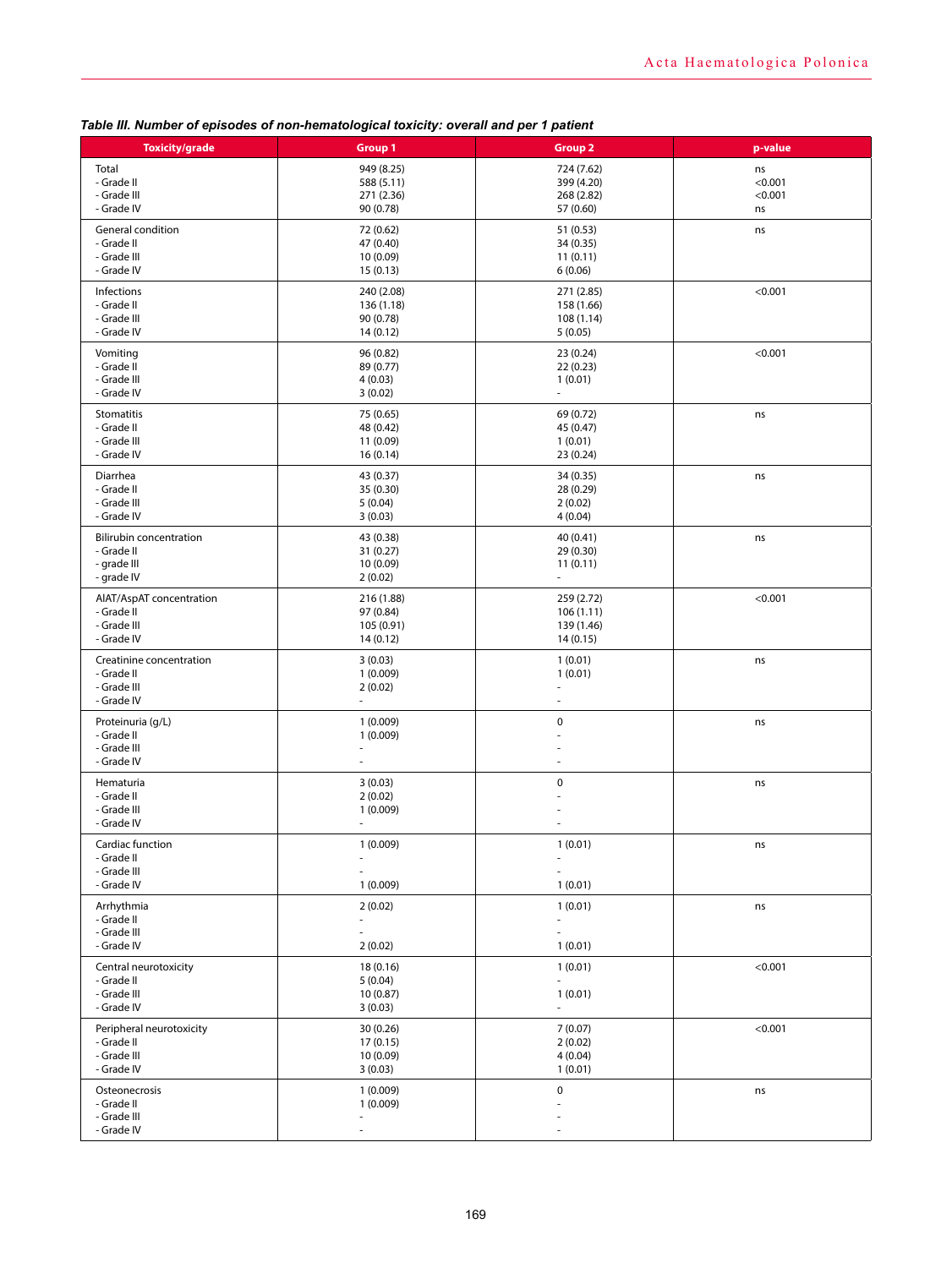In this study, we have shown that in both groups the most frequent toxicities included oral and gut mucositis, vomiting, diarrhea, and hepatic toxicity with transaminitis and hyperbilirubinemia. Non-hematological toxicity episodes estimated per patient were comparably often observed in both groups; however, their distribution differed between the groups. Compared to group 1, patients in group 2 had lower rate of vomiting and neurotoxicity. The decrease in vomiting reflects better level of supportive therapy performed in the department related to prophylactic use of antiemetic drugs. Such improvement in prevention of acute chemotherapy-induced nausea and vomiting in pediatric cancer patients is currently observed in most of the centers and reflects significant progress in the management of this complication worldwide [13, 14].

Neurotoxicity during treatment of ALL is most often presented as seizures, which might occur in up to 10% of children during intensive chemotherapy and might be caused by drug toxicity, electrolyte, or metabolic disturbances as well as infectious complications [9]. Posterior reversible encephalopathy syndrome (PRES) is another example of central neurotoxicity and is manifested as impaired vision, headaches, and seizures. It is usually caused by impaired brain circulation [15]. Most often peripheral neurotoxicity is the motor and sensory neuropathy caused by vincristine, which is always reversible [9]. In our department a significant decrease of neurotoxicity was achieved by multifactorial prophylactic strategies such as prolonged infusion of vincristine, if necessary; avoiding drug interaction with azoles; prophylaxis with anticonvulsants, if necessary; or measuring antibiotic trough concentration (e.g., vancomycin). These actions were in line with recent guidelines [16, 17].

The rate of liver toxicity including transaminitis was higher in group 2. This probably reflects the use of higher doses of chemotherapy in the second protocol. Hepatic toxicity is one of the most frequent complications during chemotherapy and expressed by elevated aminotransferases and bilirubin. Chronic hepatopathy might also occur during maintenance treatment with oral methotrexate and mercaptopurine [18]. There are no recommendations as how to prevent or alleviate chemotherapy-induced hepatotoxicity in children. Infectious complications also belong to frequent complications of antileukemic therapy [19]. In our analysis, both absolute number and their rate per 1 patient has increased over the years. It should be noted that between 2014 and 2015, antifungal prophylaxis with azoles was introduced in Poland; however, due to their interaction with vincristine it does not decrease the rate of fungal infections in children with ALL [20]. Antimicrobial prophylaxis in pediatric ALL is not recommended [21, 22], and children are more susceptible to infectious complications than adults [23].

ALL currently belongs to pediatric malignancies with superior outcome, reaching long-term survival in over 80% of the patients [7]. Nevertheless, the positive effect of therapy can be compromised by relapses and toxic complications [8, 9].

This study has some limitations. Although we analyzed toxicity during intensive chemotherapy and all patients completed this stage of treatment, the follow-up period was significantly shorter in group 2. Another issue was the learning process of the team that is responsible

for care of patients. In spite of the fact that the protocol ALL-IC-2002 was developed on the basis on the BFM-ALL-95, which was used previously in the Department, still it was the new experience. In the next protocol, ALL-IC-2009, the experience of the therapeutic team in prevention of complications was much higher. This could impact lower rate of gut and neurological toxicities.

Patients treated for ALL after 2011 have currently 91% probability of overall survival [2]. The main cause of treatment failure is relapse; however, toxicity of chemotherapy is a severe issue [9, 11]. We showed that intensive treatment of ALL is burdened with frequent severe toxic and infectious complications. In conclusion, further progress in therapy of pediatric ALL will be dependent on sophisticated supportive therapy, very well experienced and knowledgeable therapeutic team.

#### *Acknowledgments*

Authors thank data manager Katarzyna Peszyńska for prospective collection of patients' data in ALL-IC-2002 and ALL-IC-2009 protocols and reporting data to The Head Office of Study Coordinator.

#### *Authors' contributions*

JS – study design. ED, JS – data analysis and interpretation. ED, JS – manuscript writing. All authors – provision of important clinical data, data check-up, final approval. ED, JS – statistical analysis. MW, JS – administrative support.

## *Conflict of interest*

All authors declared no conflict of interest related to this study.

#### *Financial support*

None.

#### *Ethics*

The work described in this article has been carried out in accordance with The Code of Ethics of the World Medical Association (Declaration of Helsinki) for experiments involving humans; EU Directive 2010/63/ EU for animal experiments; and Uniform requirements for manuscripts submitted to biomedical journals.